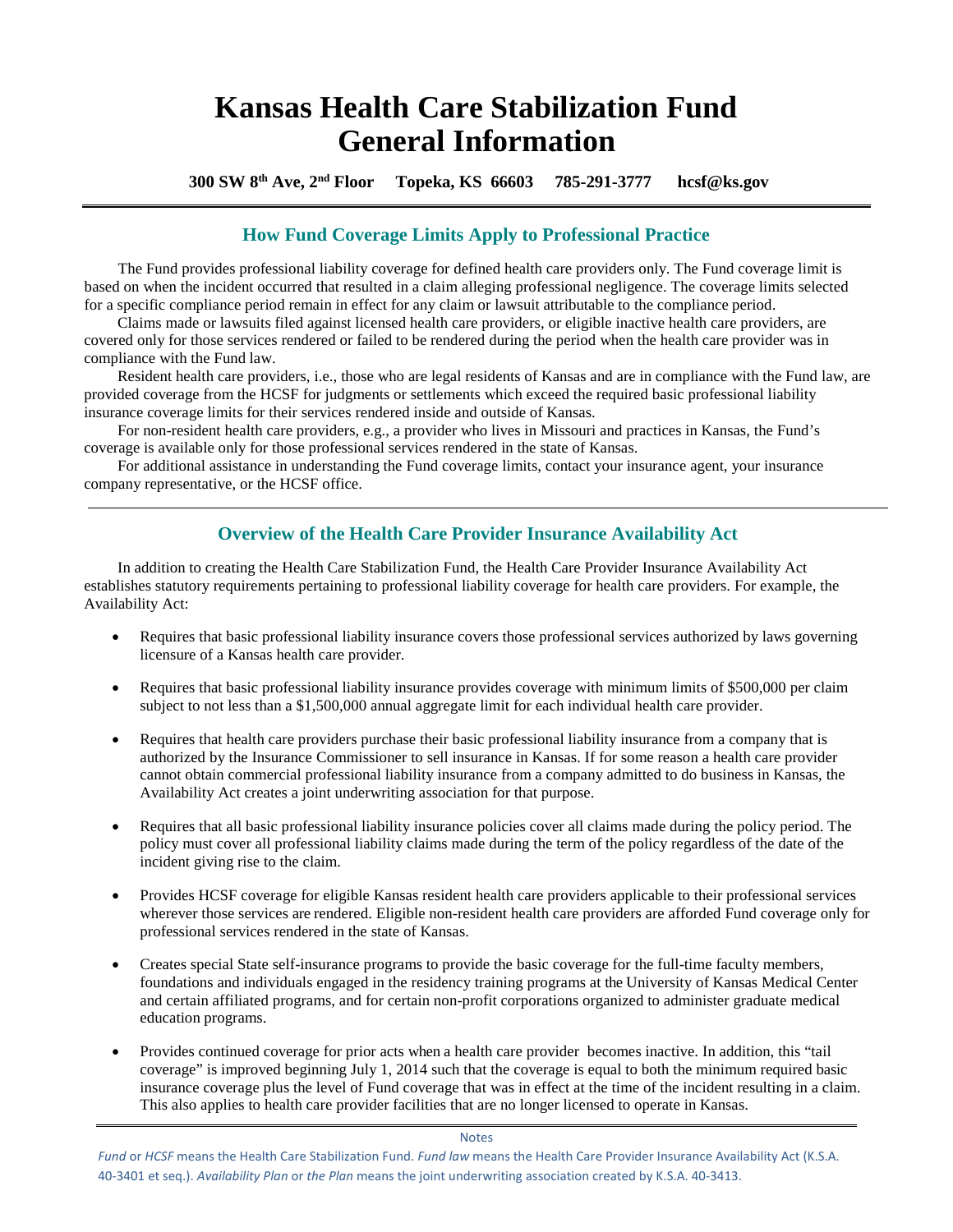Active and inactive are terms used in the Health Care Provider Insurance Availability Act to establish how Health Care Stabilization Fund coverage applies to claims or lawsuits asserted against a health care provider. The term "inactive" as used in the Availability Act does not mean the same thing as inactive licensure.

**Active** health care providers are those individuals and entities that maintain an active Kansas license, maintain basic professional liability insurance, and participate in the HCSF by paying the applicable premium surcharge. For active health care providers, the Fund coverage is supplemental to the primary insurance policy.

**Inactive** health care providers are those individuals who no longer maintain basic professional liability insurance and are no longer rendering professional services. Health care providers who become inactive are provided continued Fund coverage without any additional cost. The limits of extended HCSF coverage are based on the level of Fund coverage in effect on the date of the incident that resulted in a claim against the health care provider plus an additional \$500,000 per claim subject to a \$1,500,000 annual aggregate limit.

### **Additional Excess Professional Liability Insurance**

Excess professional liability insurance above the Fund coverage limit may be available via basic professional liability insurance companies. This is an individual decision to be made by each health care provider.

Excess professional liability insurance may be available on a claims made basis. Health care providers may want to inquire about the cost of an extended reporting endorsement ("tail coverage").

### **HCSF Guidelines for Health Care Providers Licensed to Practice in Kansas**

### **Kansas Resident Health Care Providers**

Health care providers who are legal residents of Kansas and have an active Kansas license, as well as health care providers that are licensed facilities located in Kansas, are required to maintain the minimum basic professional liability coverage as a condition of active licensure. In addition, they are required to participate in the Fund. The primary insurance carrier collects the provider's payment for the professional liability insurance coverage and remits the premium surcharge to the Fund without any reductions for commissions, collection or processing expenses.

The primary insurer is responsible for calculating the provider's premium surcharge based on the Fund coverage limit selected by the provider, the rating classification code of the provider and the number of years the provider has been in compliance with the Fund.

Approximately 25 commercial insurance companies and risk retention groups offer medical professional liability coverage in Kansas. Some of these insurers offer coverage only to a specific profession or specialty. If coverage is not available through a primary carrier, the provider can apply for coverage offered by the Health Care Provider Insurance Availability Plan. Providers should contact their agent for information regarding the Plan.

#### **Kansas Residents Practicing Out of State**

Health care providers who reside in Kansas and have an active Kansas license, but practice exclusively in another state are still required to comply with the Fund. A resident health care provider who does not wish to maintain Fund compliance or pay the surcharge should contact the appropriate licensing agency to discuss inactivating or discontinuing his or her Kansas professional license. A license may be converted to inactive status or another licensure category that is exempt from the Fund law.

#### **Kansas Residents Practicing in Missouri**

Kansas resident health care providers who have an active license to practice in Missouri or are otherwise authorized to render professional services in Missouri are required to pay an additional surcharge to the Fund. If the health care provider does not actually practice in Missouri, he or she may convert their license to inactive until such time that he or she decides to resume practice in Missouri.

Notes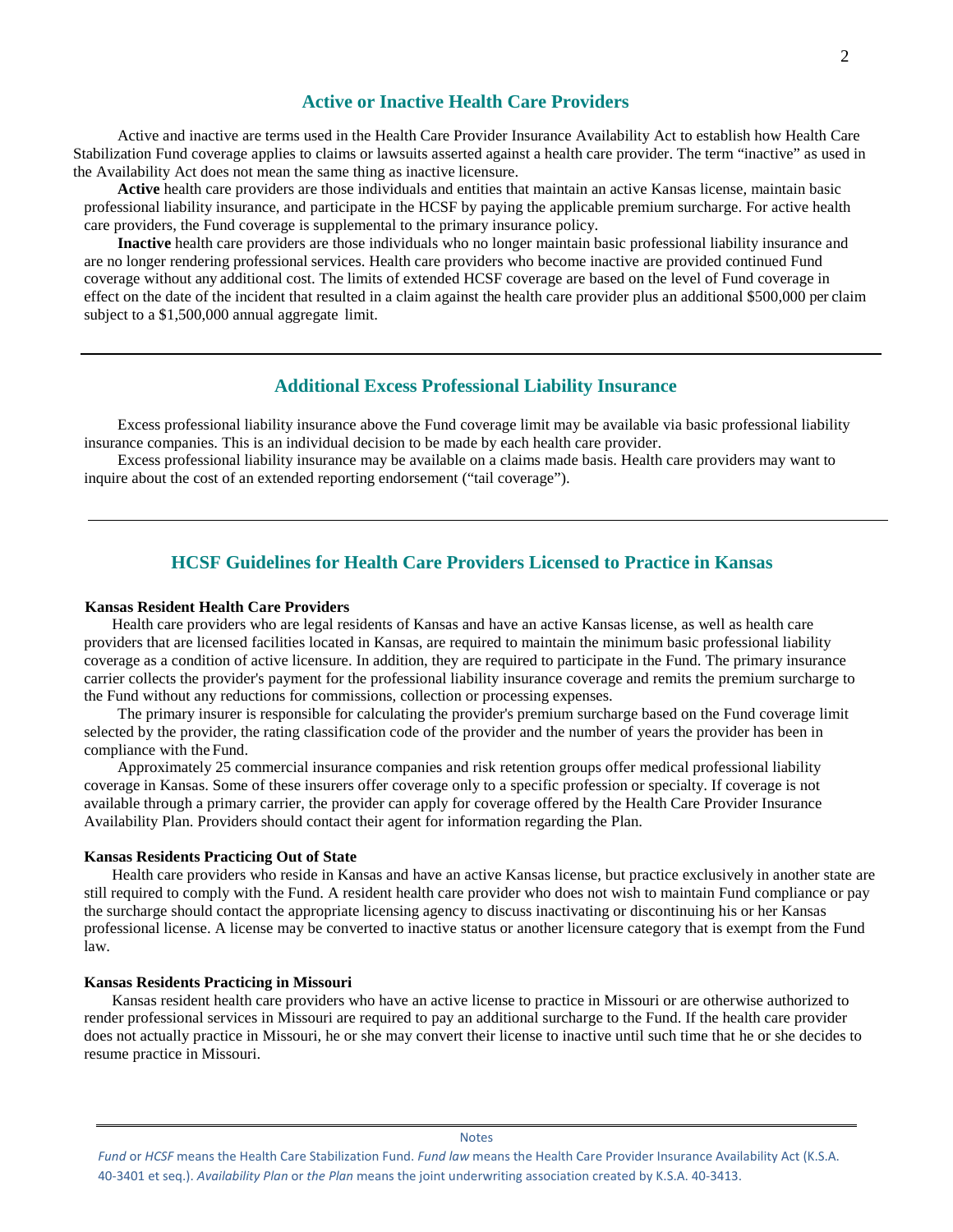#### **Inactive Kansas Residents Who Reinstate Their Active Kansas License**

The required primary insurance coverage must be obtained from an admitted Kansas company. The primary carrier will be responsible for enrolling the provider in the HCSF. The Fund does not provide prior acts coverage for services rendered in another state prior to reinstating Fund compliance.

### **Non-Resident Health Care Providers**

Health care providers who do not reside in Kansas but have an active license to practice in Kansas are subject to the basic professional liability coverage requirements (minimum of \$500,000 per claim with \$1,500,000 annual aggregate limits) plus a Fund surcharge that is based upon the percentage ratio of their Kansas practice. This is a statutory requirement and is a condition of licensure. If a licensee is no longer actively practicing in Kansas, he or she must convert their license to inactive in order to avoid the basic insurance and HCSF surcharge required by Kansas law.

Unlike Kansas resident health care providers, nonresident health care providers who have an active license to practice in Kansas must initiate compliance with the Fund law by completing the HCSF Non-Resident Certification Form. The surcharge payment is submitted to the Fund with the completed Non-Resident Certification Form and a copy of a current Certificate of Insurance from the primary insurance carrier. A "Non- Resident Certification" form may be downloaded from the forms page at [https://hcsf.kansas.gov](https://hcsf.kansas.gov/)

#### **Non-Residents Relocating to Kansas**

The required primary coverage must be obtained from an admitted Kansas insurance company. When the provider becomes a legal resident of Kansas the primary carrier will be responsible for enrolling the provider in the Fund.

### **Locum Tenens Practicing in Kansas**

The Availability Act defines a locum tenens as a health care provider who renders professional services during a shortterm assignment not exceeding 182 days per calendar year. A locum tenens must be licensed to practice in Kansas and must comply with the Fund law.

### **Kansas Residents**

If the health care provider is a Kansas resident and maintains a separate professional liability policy for the locum tenens assignment, it is important to know that both insurance policies are required to provide coverage for all services rendered. Pursuant to K.S.A. 40-3402, each policy is required to be liable "for all claims made during the policy period."

#### **Non-Residents**

A non-resident health care provider who will participate in a locum tenens assignment must comply with the Health Care Provider Insurance Availability Act. The health care provider must complete a non-resident application. A copy of the "Non-Resident Certification" form may be downloaded from the forms at [https://hcsf.kansas.gov](https://hcsf.kansas.gov/)

The primary liability insurance company must either be authorized to issue professional liability insurance in Kansas or must provide a signed "Declaration of Compliance" form to the Health Care Stabilization Fund which confirms: 1) that the insurer will provide the required \$500,000/\$1,500,000 minimum level of primary coverage and 2) the insurer is aware that they are responsible for any and all prior acts that occurred in Kansas.

An exception from the normal claims made insurance policy requirement is allowed for those non-resident locum tenens health care providers who have an occurrence policy, but the "Declaration of Compliance" means the insurer agrees to generally comply with the Health Care Provider Insurance Availability Act if any claims arise as a result of professional services rendered during the locum tenens assignment.

#### **Important Points to Remember**

- A self-insurance policy provided by an employer will not satisfy the basic coverage requirement in Kansas.
- A primary policy with coverage exceeding the basic \$500,000/\$1,500,000 (minimum required) does not exempt a health care provider from participation in the Fund.
- If a health care provider is unable to secure a basic policy, he or she may need to have the insurance agent or locum tenens company contact the Kansas Availability Plan for assistance.
- If a health care provider maintains an active Kansas license, he or she must continuously maintain the basic \$500,000/\$1,500,000 coverage and comply with the Fund law. This is a statutory requirement.

#### Notes